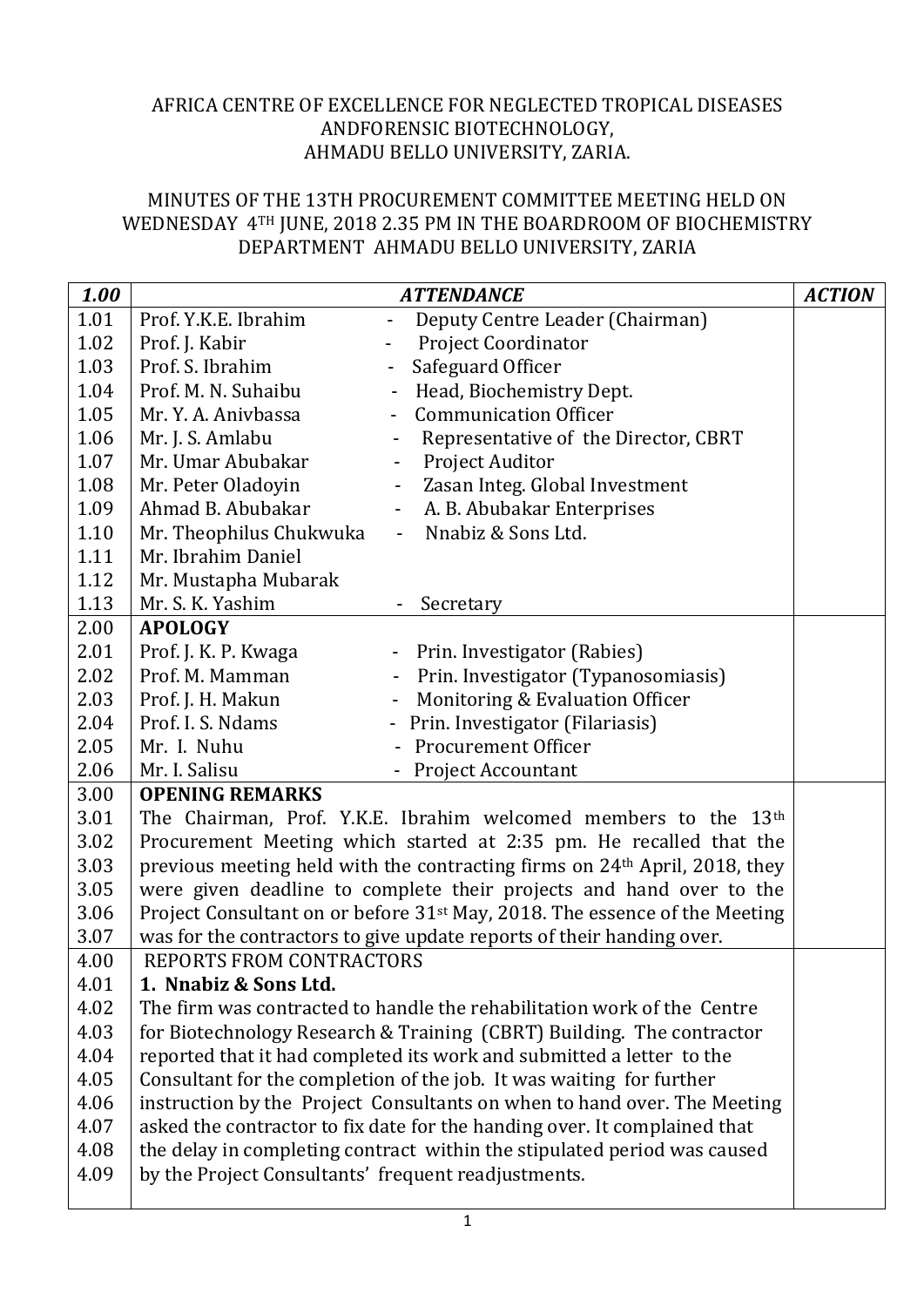| 4.10 | 2. Zasan Integrated. Global Investments:                                             |  |  |  |
|------|--------------------------------------------------------------------------------------|--|--|--|
| 4.11 | This firm was contracted to carryout Students' Hostel                                |  |  |  |
| 4.12 | construction/renovation. The Contractor informed that the Meeting that it            |  |  |  |
| 4.13 | had completed its job except three (3) Corridors, which he committed to              |  |  |  |
| 4.14 | complete within two (2) days on Wednesday 6th June, 2018. Though, he                 |  |  |  |
| 4.15 | complained that the Corridors were not included in Bill of Quantities. The           |  |  |  |
| 4.16 | Meeting responded that it would not entertain any complain, when it had              |  |  |  |
| 4.17 | not completed its job.                                                               |  |  |  |
| 4.18 | 3. A. B. Abubakar Enterprises:                                                       |  |  |  |
| 4.19 | This Contractor was awarded the construction of Animal House. It                     |  |  |  |
| 4.20 | reported that it had not completed its job, but it had carried out 90% of the        |  |  |  |
| 4.21 | work. The failure in completing the work within the agreed period was                |  |  |  |
| 4.22 | caused by the Project Consultants, which failed to:                                  |  |  |  |
| 4.23 | give the Colour Chart for the Soakaway<br>(i)                                        |  |  |  |
| 4.24 | Safety Tank is bigger than the Soakaway and<br>(ii)                                  |  |  |  |
| 4.25 | Where the power would be tapped from.<br>(iii)                                       |  |  |  |
| 4.26 | The Meeting blamed it for its inability to report to ACENTDFB direct                 |  |  |  |
| 4.27 | since it was having such problems. It assured that if those hindrances               |  |  |  |
| 4.28 | were cleared or provided, it would complete the work within ten (10)                 |  |  |  |
| 4.29 | days on 14 <sup>th</sup> June, 2018 from the day of the Meeting.                     |  |  |  |
| 4.30 | 4. Femimat Concept Ltd.:                                                             |  |  |  |
| 4.31 | This company was contracted to supply and install equipment. It had also             |  |  |  |
| 4.32 | failed to supply and install the equipment within the agreed period. In the          |  |  |  |
| 4.33 | last Meeting held on 24 <sup>th</sup> April, 2018 it said that the equipment were    |  |  |  |
| 4.34 | already in the country, which had not been cleared. The Meeting                      |  |  |  |
| 4.35 | demanded for the Bill of Landing to be sure that the equipment had                   |  |  |  |
| 4.36 | actually arrived, but failed. The Contractor made its final promise to               |  |  |  |
| 4.37 | supply all the equipment on Thursday 7 <sup>th</sup> June 2018. The Project Auditor, |  |  |  |
| 4.38 | Mr. Umar Abubakar was asked to contact the University Lawyer to begin                |  |  |  |
| 4.39 | the process of prosecution, should any of the contracting firms fail or              |  |  |  |
| 4.40 | default again.                                                                       |  |  |  |
| 4.41 | The Meeting resolved that in the next phase of equipment purchases, it               |  |  |  |
| 4,42 | would seek 'No Objection' from the World Bank to enable it carry out its             |  |  |  |
| 4.43 | procure its equipment, also to award contract without going through these            |  |  |  |
| 4.44 | rigorous bureaucratic procedures.                                                    |  |  |  |
| 5,00 | <b>ANY OTHER BUSINES</b>                                                             |  |  |  |
| 5.01 | 1. DfG Equipment:                                                                    |  |  |  |
| 5.02 | The Chairman told the Meeting that Prof. Sorge Kelm had sent the                     |  |  |  |
| 5.03 | list of DfG equipment supplied to its DfG Laboratory at CBRT.                        |  |  |  |
| 5.04 | 2. Management Workshop, Nairobi Kenya:                                               |  |  |  |
| 5.05 | The Chairman announced that a Management Workshop is coming                          |  |  |  |
| 5.06 | up in Nairobi Kenya on 20th - 26th June, 2018. He told the Meeting                   |  |  |  |
| 5.07 | that priority would be given to those who had not attended a                         |  |  |  |
| 5,08 | workshop. According to him the Committee on Conferences,                             |  |  |  |
| 5.09 | Workshop/Training would decide and ask the Project Accountant                        |  |  |  |
| 5.10 | to begin the payment process for those members that would be                         |  |  |  |